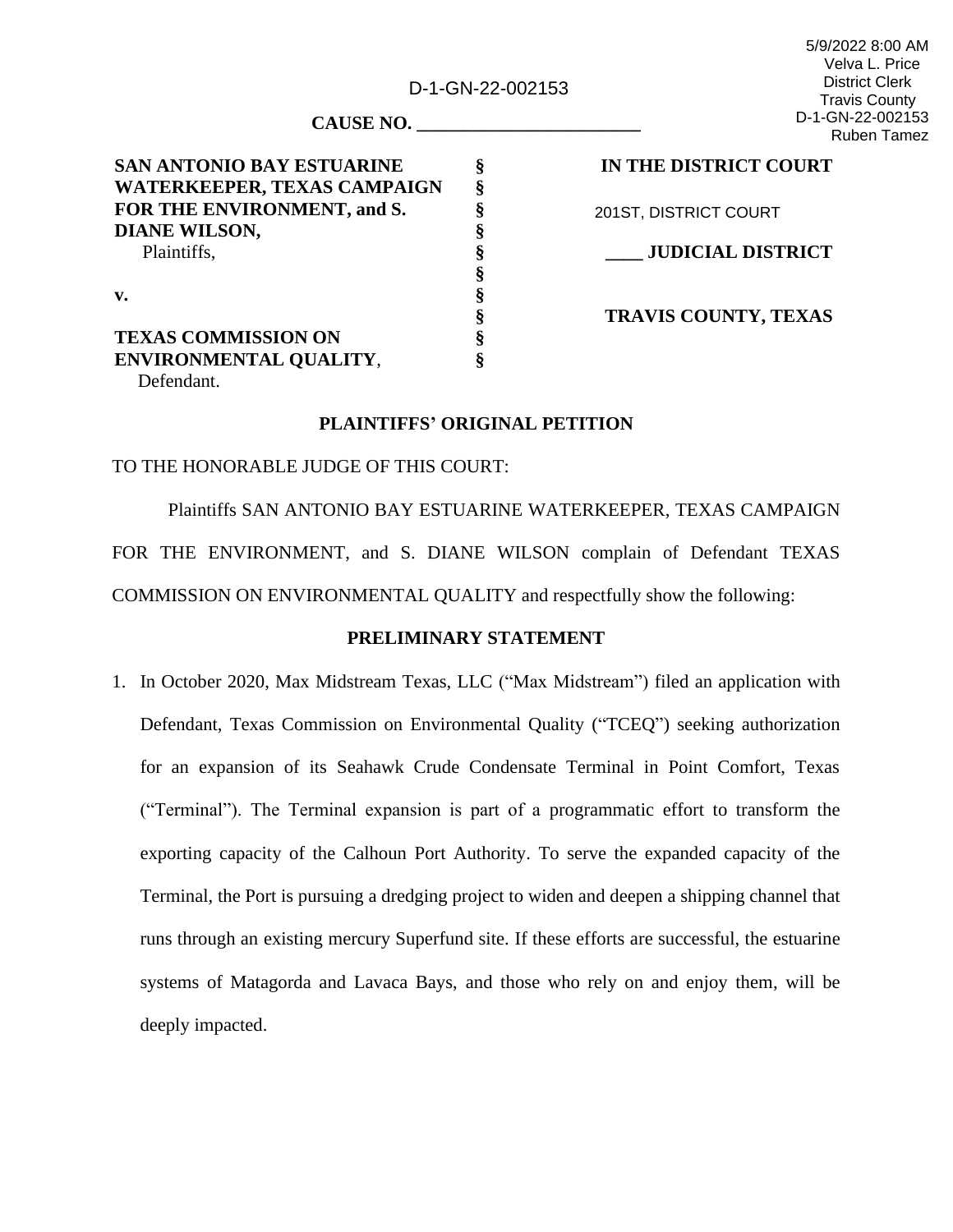- 2. Plaintiffs San Antonio Bay Estuarine Waterkeeper, Texas Campaign for the Environment, and S. Diane Wilson filed comments with TCEQ opposing Max Midstream's application. They identified serious flaws in the application that underestimated the expanded Terminal's capacity to pollute and asserted that draft air permit 162941 (the "Permit") published by TCEQ did not address these flaws. They asked for a contested case hearing to adjudicate these claims.
- 3. On April 8, 2022, TCEQ denied each Plaintiff's request for a contested case hearing and issued the Permit to Max Midstream. Plaintiffs appeal each of these actions.

## **DISCOVERY PLAN AND CLAIM FOR RELIEF**

4. This case is an appeal of an action of an administrative agency that occurred outside the contested case process of Chapter 2001 of the Texas Government Code. Should it be necessary, discovery in this matter should be conducted under Level 3 of Texas Rule of Civil Procedure 190.4.

## **PARTIES**

- 5. Plaintiff San Antonio Bay Estuarine Waterkeeper ("Waterkeeper") is an unincorporated association that is part of the national Waterkeeper organization. It is a membership organization whose mission is to protect Lavaca, Matagorda, and San Antonio Bays by investigating violations of environmental permits, participating in pollution permitting processes, and educating the public on the sources of pollution that impacts Calhoun County. Waterkeeper's address is 600 Ramona Rd., Seadrift, TX 77983.
- 6. Plaintiff Texas Campaign for the Environment ("TCE") is a nonprofit membership organization dedicated to informing and mobilizing Texans to protect their health, their community, and the environment. TCE works to promote strict enforcement of anti-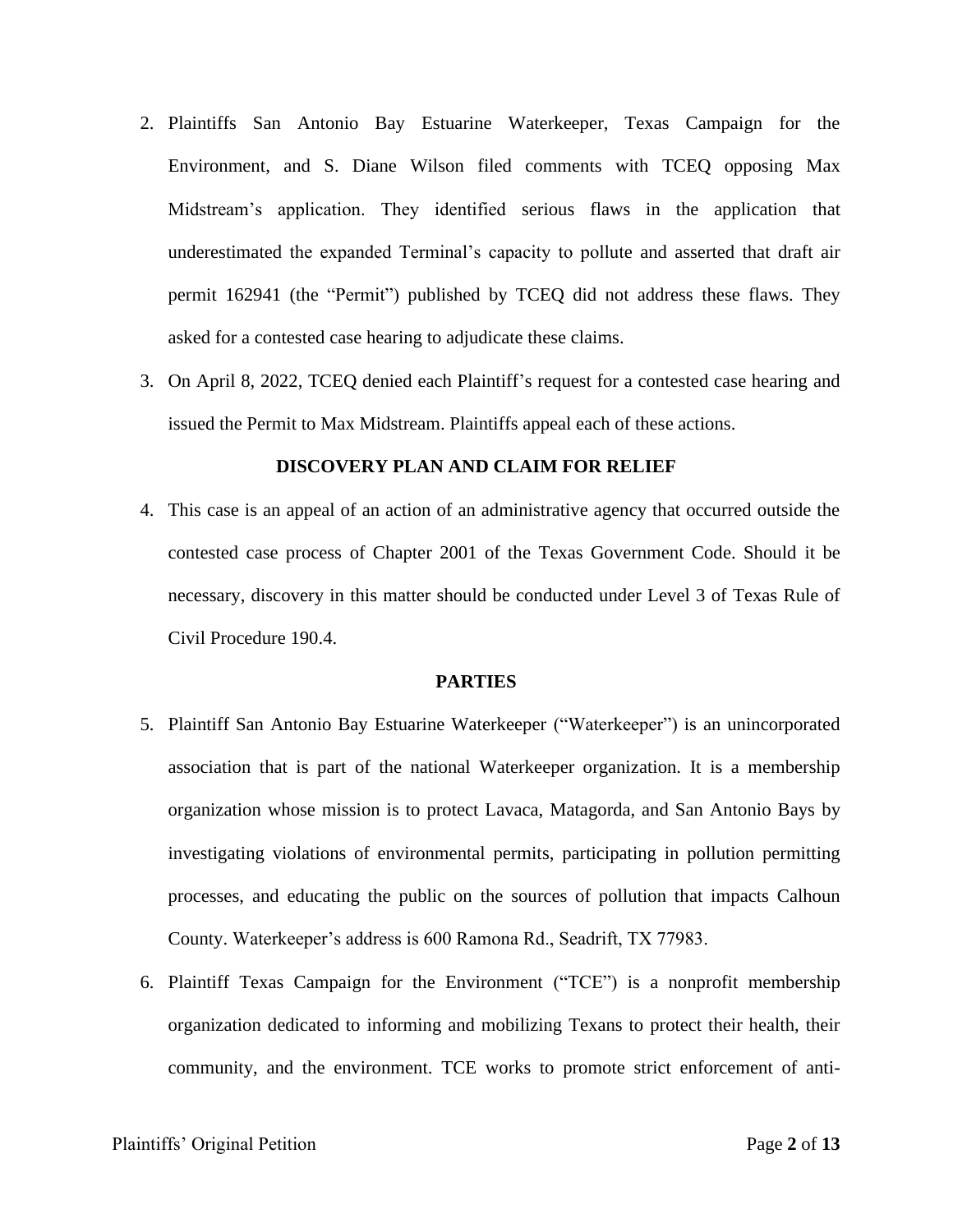pollution laws designed to stop, or clean-up, air, water, and waste pollution. TCE's address is 3903 South Congress Avenue, Austin, TX 78704.

- 7. Plaintiff S. Diane Wilson is a retired fisherman and shrimper. She frequently recreates in Lavaca, Matagorda, and San Antonio Bays and has spent the majority of her life working to protect the ecosystems of these Bays from air, water, and waste pollution. Her address is 600 Ramona Rd., Seadrift, TX 77983.
- 8. Defendant Texas Commission on Environmental Quality is an agency of the State of Texas responsible for implementation of the Texas Clean Air Act, Ch. 382 of the Texas Health and Safety Code. Service on TCEQ may be obtained by serving its Executive Director at 12100 Park 35 Circle, Bldg. F, Austin, Texas 78753.

#### **JURISDICTION AND VENUE**

- 9. This is an administrative appeal of TCEQ's action under the Texas Clean Air Act. Jurisdiction lies with this Court pursuant to Texas Health and Safety Code § 382.032. This Court is the appropriate venue pursuant to Texas Health and Safety Code § 382.032.
- 10. Plaintiffs have exhausted all administrative remedies. Plaintiffs filed timely comments on the permit and requested a contested case hearing. After the Commission's decision to deny all contested case hearing requests and issue the Permit, Plaintiffs filed a motion for rehearing on May 3, 2022 pursuant to 30 Texas Administrative Code §§ 50.119(b)-(c), 55.211(f), 80.272.

### **FACTUAL BACKGROUND**

11. On October 6, 2020, Max Midstream filed an application to obtain an air quality permit for the construction and operation of the expanded Terminal.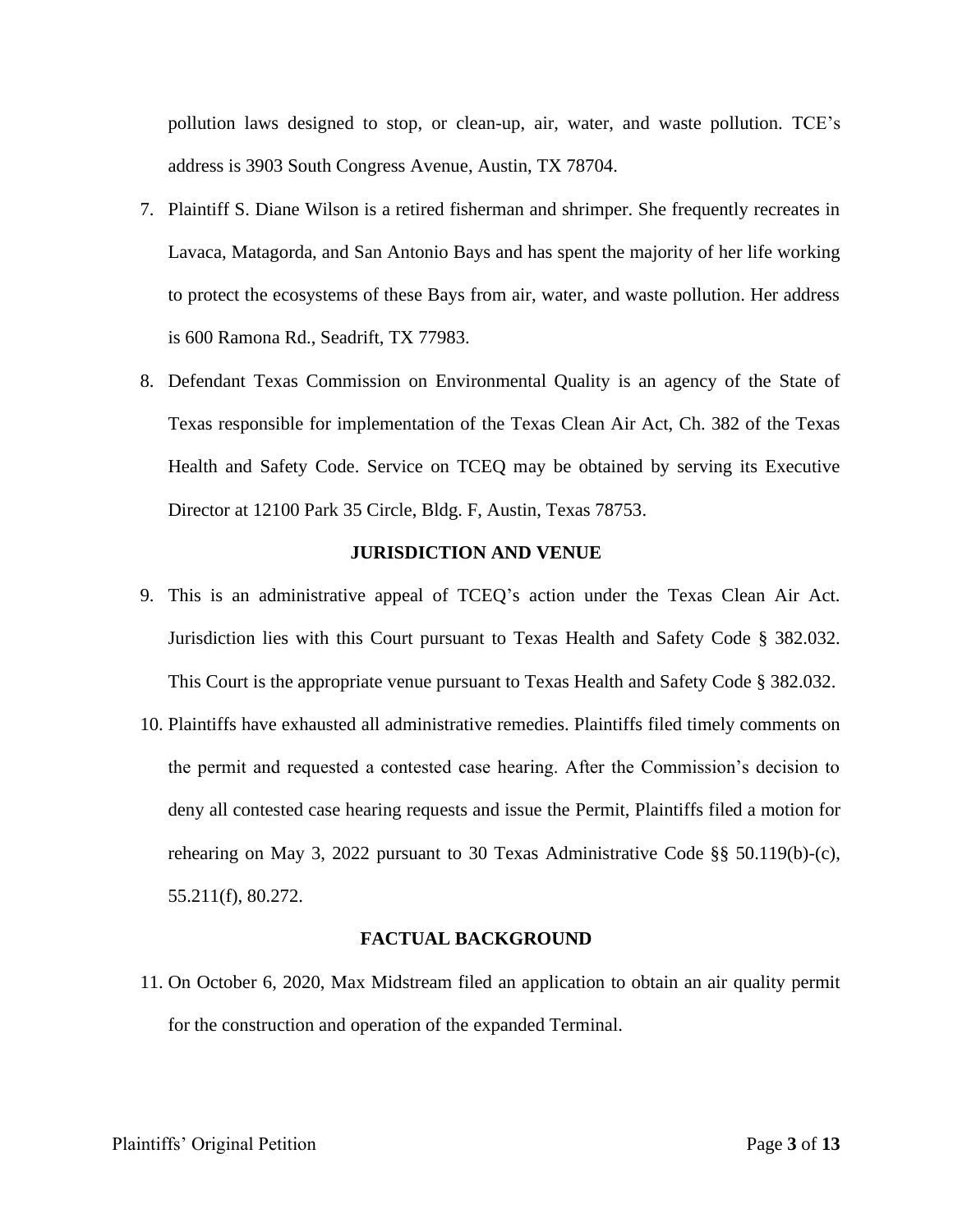- 12. In its application, Max Midstream contended that emissions related to the Terminal, including volatile organic compounds (VOC), nitrogen oxides (NOx), carbon monoxide (CO), sulfur dioxide  $(SO_2)$ , hydrogen sulfide  $(H_2S)$ , particulate matter (PM), and greenhouse gases, would be below the major source thresholds. Based on these assertions, Max Midstream sought a minor new source review (NSR) permit, which has less rigorous application requirements than the Prevention of Significant Deterioration (PSD) permits required for major sources of air pollution.
- 13. Plaintiffs Diane Wilson and Waterkeeper submitted joint comments on the application on November 12, 2020 and June 4, 2021. Plaintiff TCE also submitted comments on June 4, 2021. On August 17, 2021, all three Plaintiffs submitted joint comments on the application and a declaration by Dr. Ranajit Sahu in support.
- 14. Plaintiffs' comments broadly asserted that Max Midstream had underestimated the Terminal's capacity to emit air pollutants and sought a sham permit to circumvent the more rigorous PSD permitting processes. Plaintiffs' comments specifically asserted that Max Midstream's application:
	- a. failed to include information sufficient to demonstrate that emissions from the proposed new and modified facilities and activities meet all of the criteria established by Texas's federally approved preconstruction permitting rule at 30 Texas Administrative Code § 116.111(a)(2);
	- b. failed to demonstrate that monitoring, testing, and recordkeeping requirements proposed by the applicant are sufficient to measure emissions related to the proposed project and to ensure that the emission limits in the requested permit are practicably enforceable;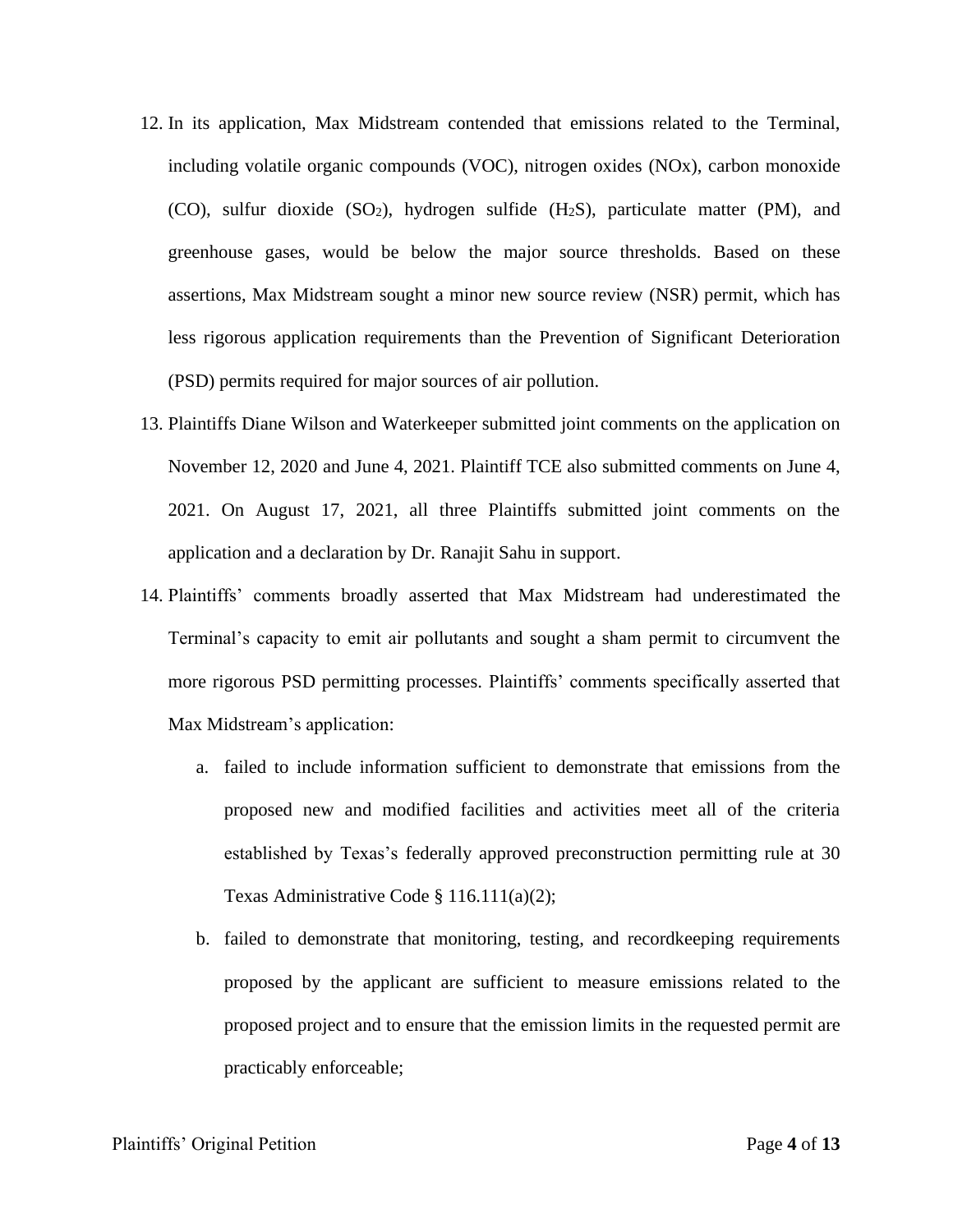- c. relied on vendor specifications and engineering knowledge that is not included in the public application file to claim that its proposed emission rates will be achieved in practice across all operating scenarios that will be authorized by the requested permit, and failed altogether to demonstrate that the project will achieve the performance specified in the application;
- d. relied on inappropriate emission factors, including AP-42 emission factors and vendor guarantees that may or may not exist, which underrepresented potential and future actual emissions of VOC, NOx, CO,  $PM/PM10/PM2.5$ , SO<sub>2</sub>, and Hazardous Air Pollutants (HAPs) from the Terminal;
- e. underrepresented expected emissions from truck and marine loading and overestimated the collection efficiencies of its equipment related to these activities, and the Draft Permit fails to establish monitoring and testing conditions sufficient to make these representations practicably enforceable;
- f. failed to provide the basis for the crude characteristics it used to calculate proposed emission limits and to perform its air impacts demonstrations, and the Draft Permit fails to require monitoring sufficient to make representations regarding crude characteristics practically enforceable;
- g. failed to support the representation that its emergency flare will not emit any particulate matter, and the Draft Permit fails to establish monitoring and testing provisions that make the prohibition on all PM emissions from the emergency flare practically enforceable;
- h. was deficient because it does not demonstrate compliance with applicable major New Source Review requirements including federal Best Available Control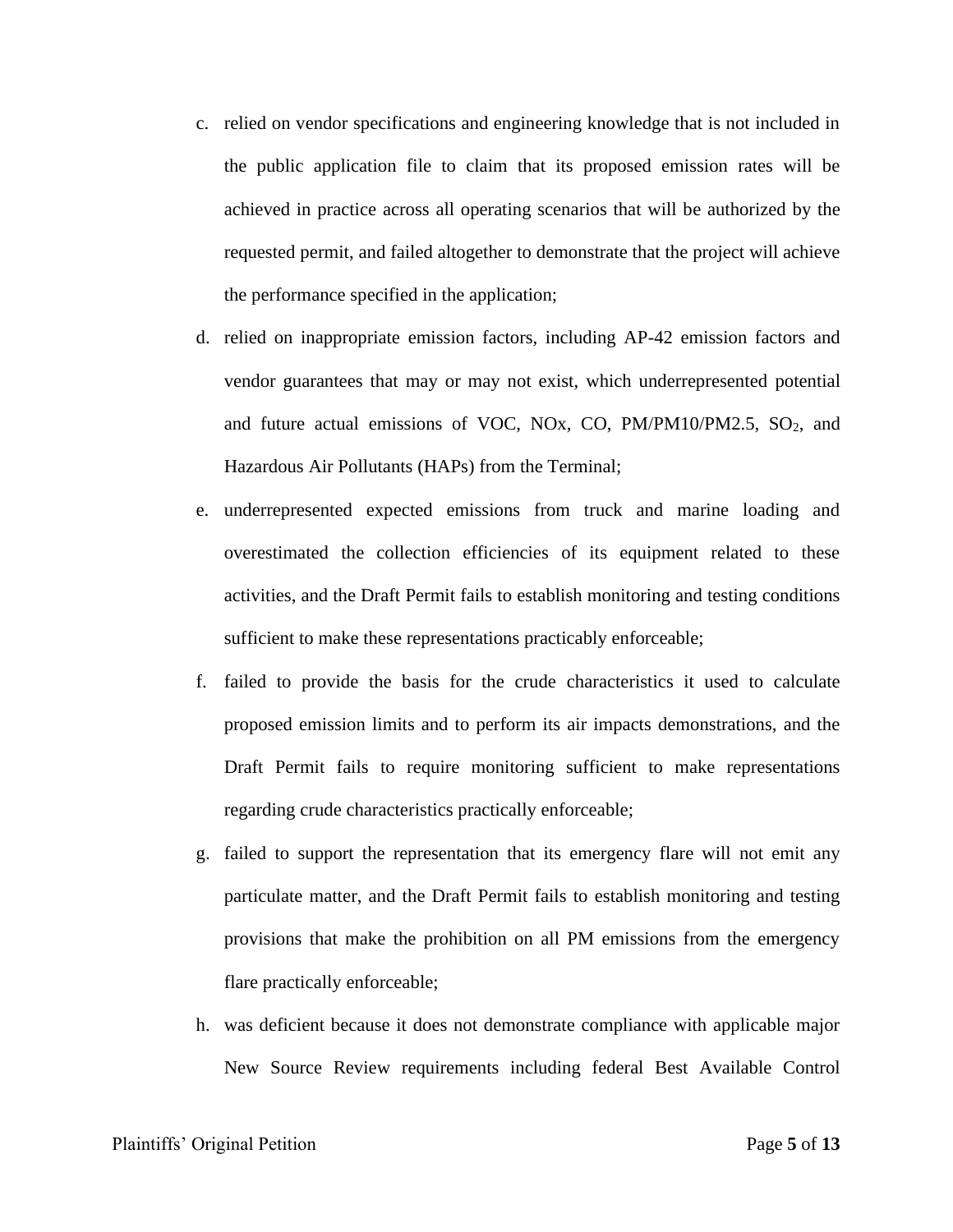Technology ("BACT") requirements, for CO, NOX, and VOC (ozone) because the project's physical capacity to emit criteria pollutants above the applicable major source threshold is not sufficiently constrained by practicably enforceable emission limits and operating limitations;

- i. was submitted for a sham permit with the intention to circumvent the PSD preconstruction permitting requirements;
- j. failed to provide a reasonable basis for its representations regarding potential HAP emissions from the Terminal used to avoid major source HAP requirements and to model air quality impacts;
- k. did not demonstrate that emissions from the expanded Seahawk Terminal will not cause or contribute to violations of the National Ambient Air Quality Standards (NAAQS), including ozone NAAQS;
- l. improperly excluded secondary emissions from sources and proposed sources that are interconnected with the Terminal;
- m. proposed a leak detection and repair ("LDAR") program that was not consistent with applicable Texas BACT requirements, because Max Midstream failed to consider more robust LDAR regimes required by recently issued Texas air permits, and because Max Midstream failed to consider whether additional monitoring using optical gas imaging ("OGI") would provide more effective control without unreasonably increasing costs; and
- n. failed to demonstrate that a NOx emission rate of 0.1 lb/metric million British Thermal Unit ("MMBtu") is consistent with applicable Texas BACT requirements for units CONT-1 and CONT-2.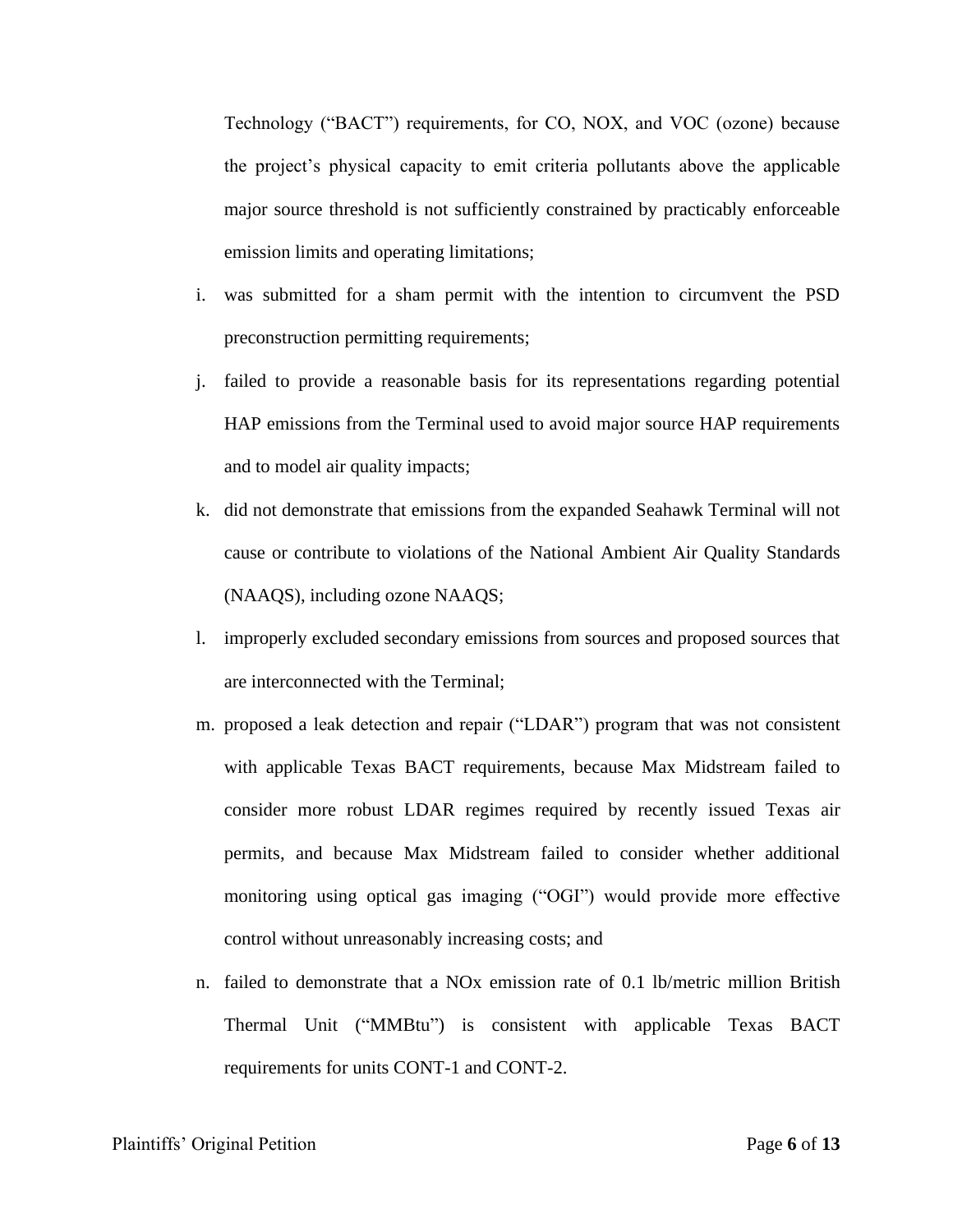- 15. In each submitted comment, Plaintiffs also requested a contested case hearing to adjudicate these issues.
- 16. On December 3, 2021, the TCEQ's Executive Director responded to public comment and maintained, *inter alia*, that a minor NSR permit was appropriate for the project.
- 17. On January 10, 2022, Plaintiffs submitted a supplement to their requests for contested case hearing. This supplement, along with the previously filed comments, contained the following facts to demonstrate Plaintiffs were "affected persons" entitled to a contested case hearing:
	- o. Plaintiff S. Diane Wilson, as an individual requester, and member of Waterkeeper:
		- i. would suffer harms to her recreational and aesthetic interests in the Bays surrounding the terminal;
		- ii. would suffer harms to her respiratory health from increased emissions at the Terminal because she routinely is within several hundred feet to 2 miles of the Terminal, observing the waters and shores of the surrounding Bays for pre-production plastics discharges from the Formosa facility to enforce a Consent Decree to which she is a part; and
		- iii. would suffer harm to her respiratory health from increased emissions at the Terminal because four times each month she is 2-3 miles from the Terminal on the Formosa property to which she has a private right of access.
	- p. John and Janet Maresh, members of Plaintiff Waterkeeper:
		- i. live 1.79 miles from the Terminal; and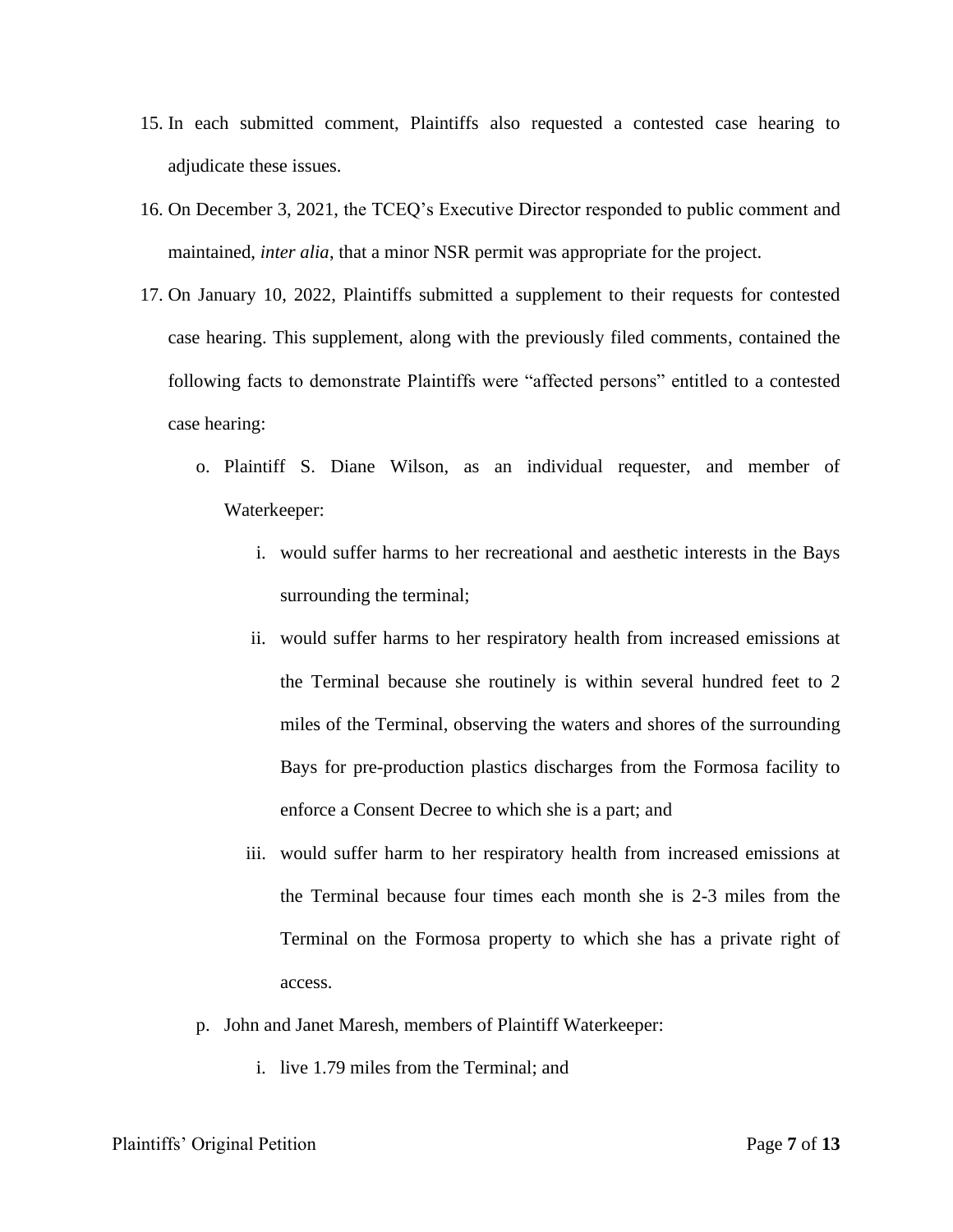- ii. would suffer from respiratory health, aesthetic, and recreational impacts from air emissions and industrial activity due to the proximity of their home from the Terminal.
- q. Curtis Miller, a member of Plaintiffs Waterkeeper and TCE:
	- i. suffers from asthma and other respiratory illnesses that require the care of a pulmonologist;
	- ii. will suffer harm to his respiratory health from increased emissions at the Terminal because he recreationally fishes approximately 2 miles from the facility and in nearby bays twice a month, and works 40-60 hours a week at his commercial seafood shop approximately 4 miles from the facility; and
	- iii. owns and operates a fleet of shrimping and oyster boats and would be economically harmed by increased air emissions from the Terminal that impact the habitability of the surrounding bays for shrimp and oysters, such as emissions of particulate matter which impacts the nutrient balance and carbon dioxide which harms oyster growth.
- r. And, Mauricio Blanco, a member of Plaintiffs Waterkeeper and TCE:
	- i. is a commercial oysterman and shrimper who works in the bays near the Terminal;
	- ii. would suffer harm to his respiratory health because of the proximity of his work to the Terminal; and
	- iii. would be economically harmed by increased air emissions from the Terminal that impact the habitability of surrounding bays for shrimp and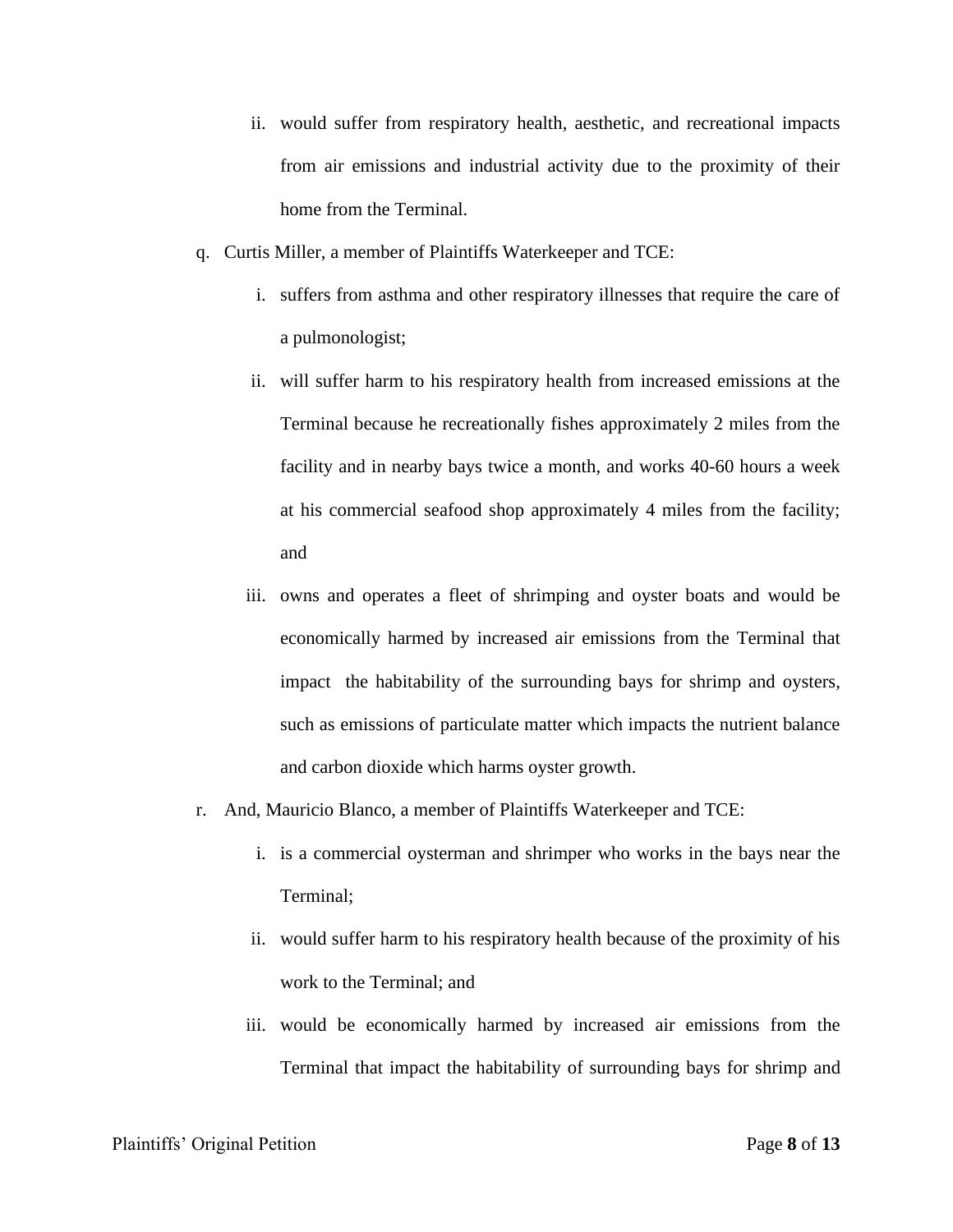oysters, such as emissions of particulate matter which impacts the nutrient balance and carbon dioxide which harms oyster growth.

- 18. On March 7, 2022, TCEQ's Executive Director ("ED") filed his response to all hearing requests. The ED recommended that all of Plaintiffs' requests for a contested case hearing be denied because Plaintiff S. Diane Wilson and other members of Plaintiffs Waterkeeper and TCE resided or owned property too far from the Terminal to be impacted differently than the general public, and because the ED asserted that it could not confirm the location of several other members' homes.
- 19. On that same day, TCEQ's Office of Public Interest Counsel ("OPIC") also filed its response to all hearing requests. OPIC recommended that Plaintiff S. Diane Wilson's and Plaintiff TCE's requests for contested case hearing be denied because the distance of the residences of Plaintiff S. Diane Wilson and TCE's members to the Terminal was too far for them to have interests distinguishable from the general public. OPIC recommended that Plaintiff Waterkeeper's request for a contested case hearing be granted because of the proximity of the Mareshs' home to the Terminal and their concerns about health, recreational, and aesthetic impacts from the Terminal.
- 20. Max Midstream also filed a response to hearing requests which asserted that no hearing requests should be granted because TCEQ precedent dictates that only individuals with real property interests within a mile, or just slightly over a mile, are "affected persons" because only they have an interest separate from that of the general public. Max Midstream's response also included a declaration from a public health expert that asserted there would be no negative health impacts beyond a one-mile radius from the Terminal.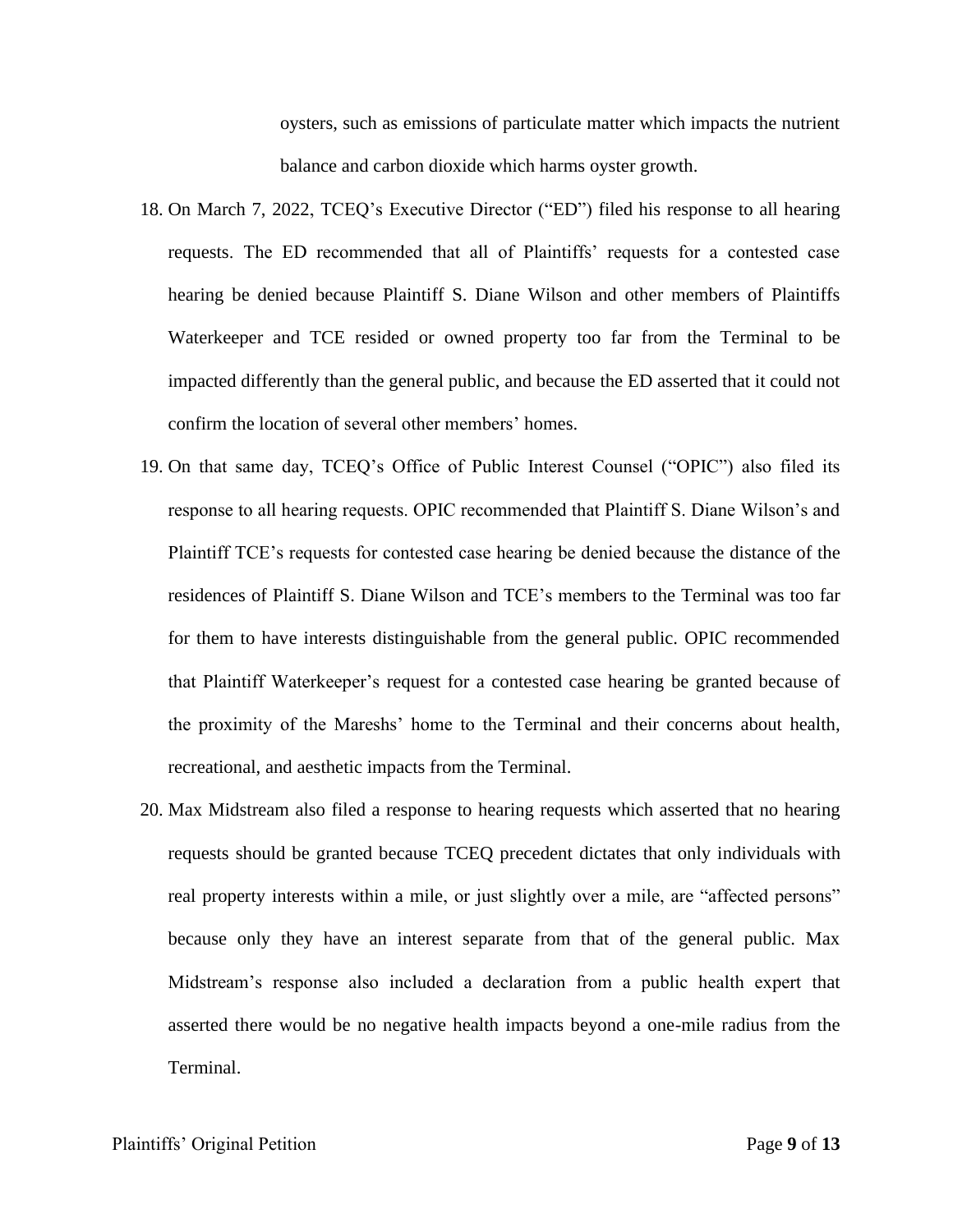- 21. None of the responses to Plaintiffs' hearing requests disputed that Plaintiffs had met all procedural requirements to qualify for a contested case hearing, or that the purposes of Plaintiffs' Waterkeeper and TCE organizations were not germane to the permitting proceedings. The only disputed issue was whether Plaintiff S. Diane Wilson, or any other member of Plaintiff Waterkeeper or TCE, was an "affected person" who qualified for a contested case hearing in these permitting proceedings.
- 22. On March 21, 2022, Plaintiffs filed a reply to these responses to their hearing requests. The reply reasserted the same facts as those contained in prior comments. In addition, Petitioners' reply included a declaration by a public health expert asserting that based on Max Midstream's own application, there would be negative health impacts for all persons up to two miles from the Terminal and these impacts would be worse for people like Mr. Miller who already suffer respiratory health problems.
- 23. Plaintiffs' reply also contained a new declaration from Dr. Ranajit Sahu which stated that if the Terminal's full capacity to emit air pollutants was taken into consideration, harmful health impacts could extend as far as five miles from the Terminal.
- 24. Plaintiffs' reply also included a declaration from Mauricio Blanco, a member of Plaintiff Waterkeeper and TCE, demonstrating a private right to shrimp and oyster in Texas Bays granted by commercial licenses, and that he spends between one-and-a-half and four-anda-half months per year working waters between 1.38 and 2.32 miles from the Terminal.
- 25. At its March 30, 2022 Commissioners' meeting, TCEQ announced that it would deny all requests for a contested case hearing, and would issue Permit number 162941 to Max Midstream with no modifications.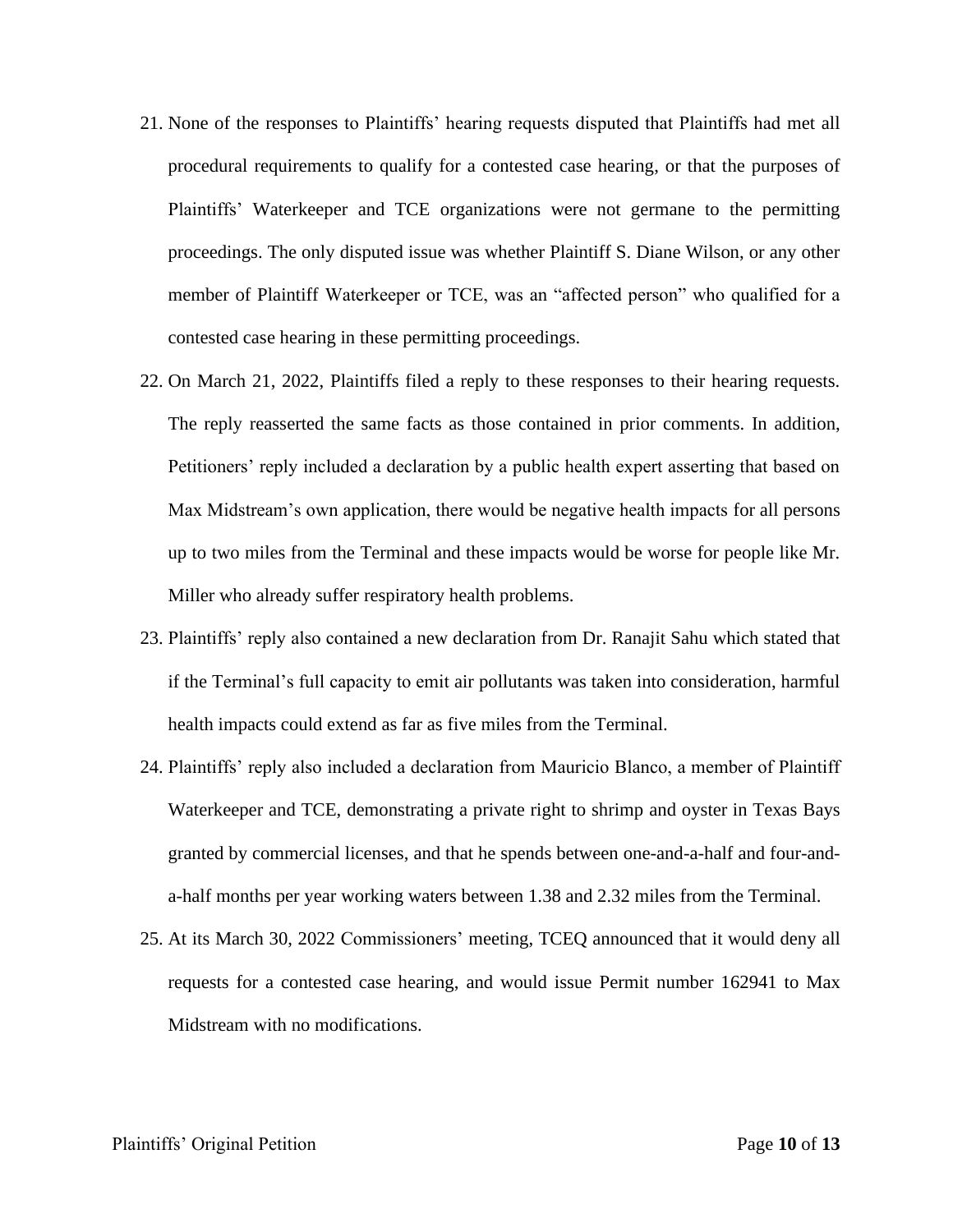- 26. On April 8, 2022, that decision was memorialized in an order issuing the permit and denying all requests for a contested case hearing. The order did not provide any basis for denying Plaintiffs' requests for a contested case hearing or for issuing the minor NSR permit without modifications.
- 27. On May 3, 2022, Plaintiffs filed a motion for rehearing which is pending with TCEQ.

# **FIRST CAUSE OF ACTION**

#### **TCEQ Erred By Denying Plaintiffs' Requests for a Contested Case Hearing.**

- 28. All preceding paragraphs are incorporated by reference herein.
- 29. Members of the public have a right to seek a contested case hearing on the merits of a minor NSR permit. Tex. Health and Safety Code § 382.056(n); *see also* 30 Tex. Admin. Code § 55.201(i) (list of types of permits for which there is no right to a contested case hearing does not include minor NSR permits).
- 30. Plaintiffs' comments, requests for contested case hearing, and reply to responses for hearing requests demonstrate that Plaintiff S. Diane Wilson, and members of Plaintiffs Waterkeeper and TCE, have interests protected by the Federal Clean Air Act and Texas Clean Air Act that will be impacted by the issuance of this permit and there is a reasonable relationship between these interests and the permitting of the Terminal; and/or they will likely suffer negative health impacts as a result of the issuance of the permit; and/or they will suffer negative impacts on the use of their property as a result of the issuance of the permit; and/or they will suffer negative impacts on their use of natural resources as a result of the permits issuance; and they submitted timely comments that raised disputed issues on Max Midstream's application. Plaintiffs S. Diane Wilson,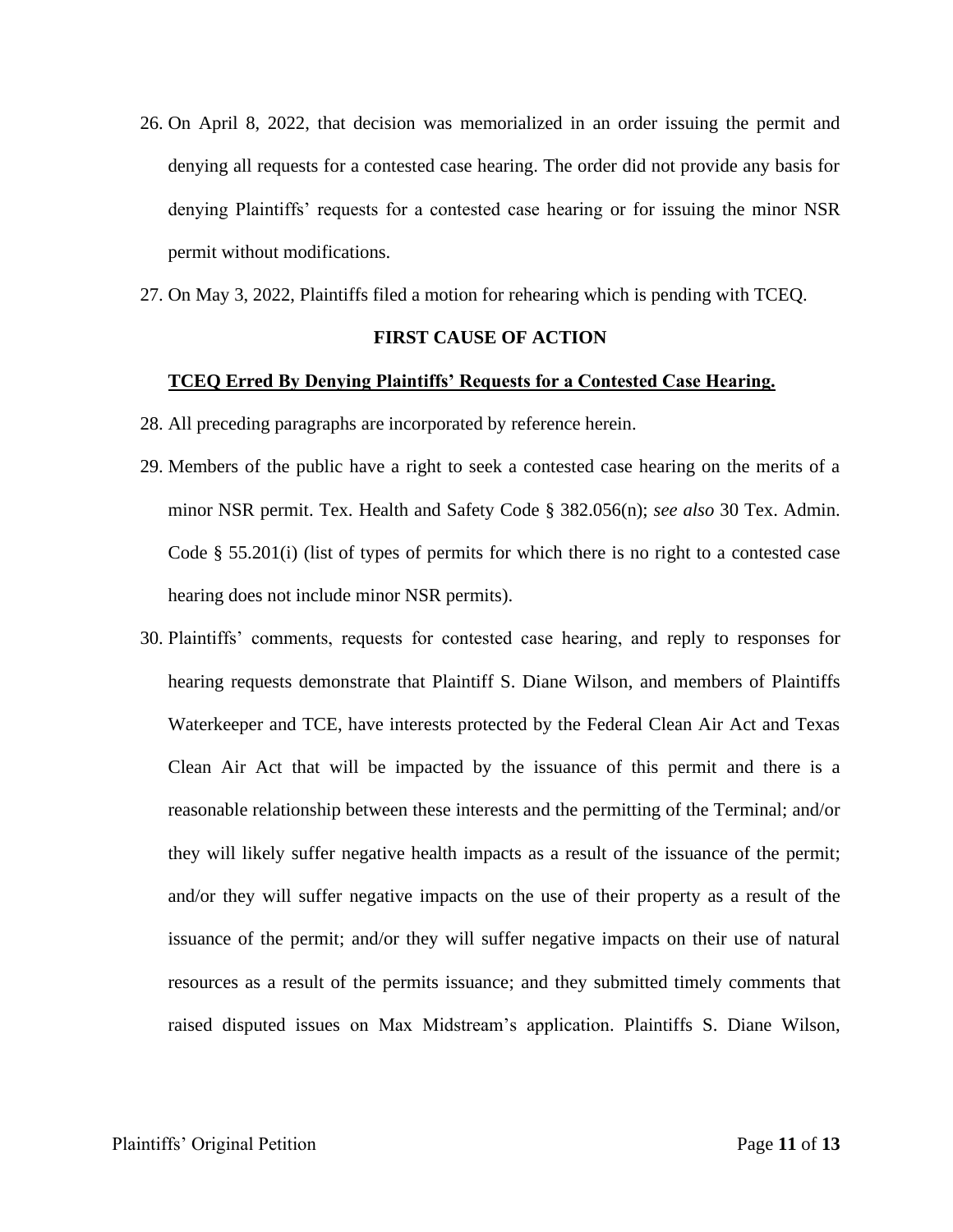Waterkeeper, and TCE are "affected persons" entitled to a contested case hearing. 30 Tex. Admin. Code § 55.203(c).

- 31. TCEQ applied the wrong legal standard and/or failed to consider required criteria in evaluating whether Plaintiffs are affected persons and acted arbitrarily and unreasonably in determining that Plaintiffs did not qualify as affected persons.
- 32. TCEQ's denial of Plaintiffs' requests for a contested case hearing was therefore invalid, arbitrary, and/or unreasonable. Tex. Health and Safety Code § 382.032(e).
- 33. Because TCEQ wrongly denied Plaintiffs' request for a contested case hearing, TCEQ erred in approving a permit for which a challenge is pending.

### **SECOND CAUSE OF ACTION**

#### **TCEQ Erred by Issuing Permit Number 162941 to Max Midstream Texas, LLC.**

- 34. All preceding paragraphs are incorporated by reference herein.
- 35. Max Midstream's application for permit number 162941 does not comply with TCEQ regulations governing air permit applications and PSD permitting procedures. 30 Tex. Admin. Code §§ 116.111; 116.160. This is a violation of the Texas Clean Air Act. Tex. Health and Safety Code § 382.0515(2). Max Midstream's application did not demonstrate it would use best available control technology and fails to demonstrate that the emissions from the Terminal will not contravene the purposes of the Texas Clean Air Act. Tex. Health and Safety Code § 382.0518.
- 36. TCEQ's issuance of permit number 162941 to Max Midstream Texas, LLC is therefore invalid, arbitrary, and/or unreasonable. Tex. Health and Safety Code § 382.032(e).

#### **PRAYER**

37. Plaintiffs S. Diane Wilson, Waterkeeper, and TCE respectfully request that the Court: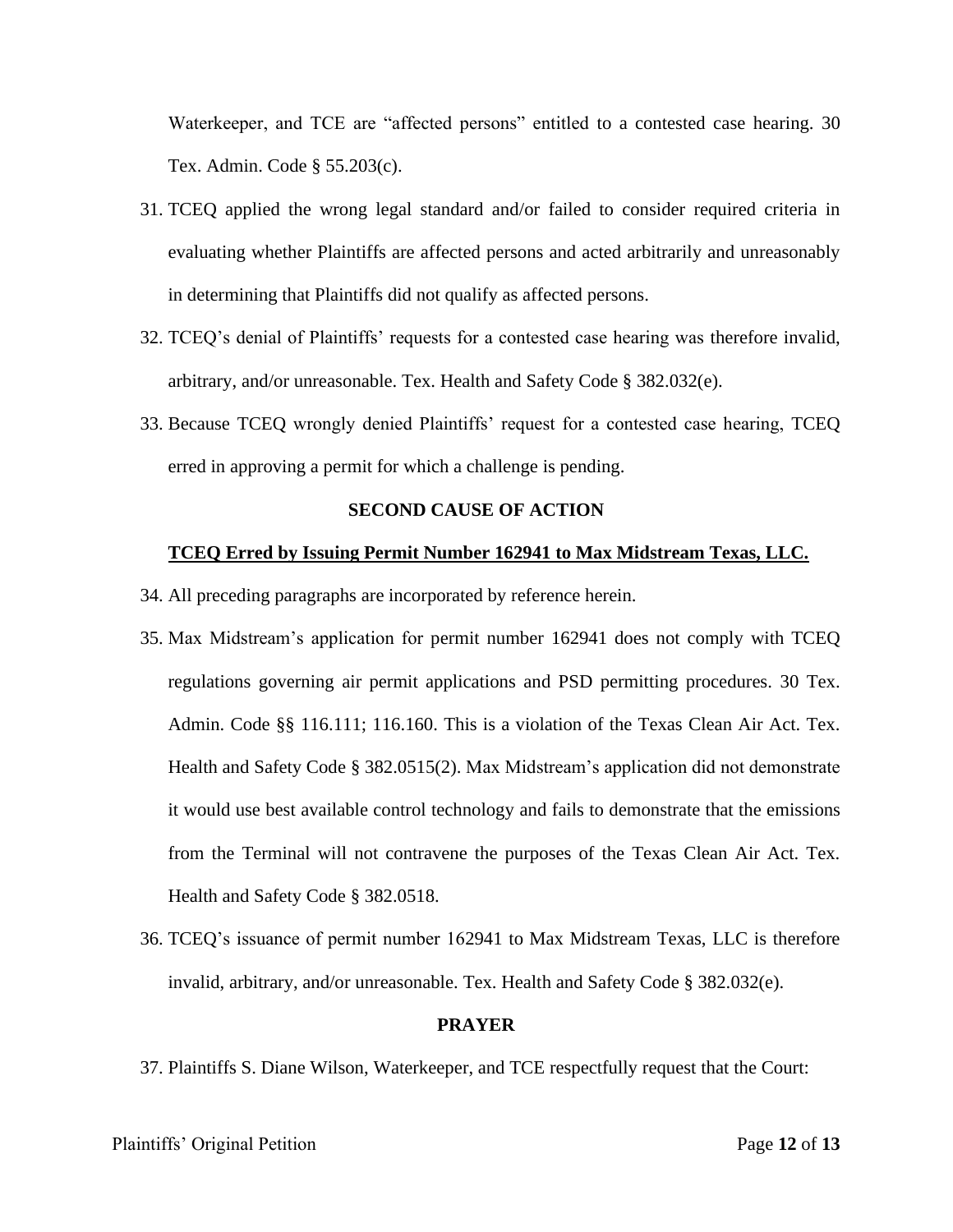- a. Reverse TCEQ's April 8, 2022 order based on a finding that Plaintiffs are "affected persons" entitled to a contested case hearing, and remand this case back to TCEQ for further proceedings with instructions to proceed in accordance with this Court's findings and orders; or
- b. In the alternative, reverse TCEQ's April 8, 2022 order based on a finding that the issuance of Permit number 162941 is in violation of the Texas Clean Air Act, and remand this case back to TCEQ for further proceedings with instructions to proceed in accordance with this Court's findings or orders; and
- c. Grant any and all such further relief, general or special, at law or in equity, to which Plaintiffs may be justly entitled.

Respectfully Submitted,

*/s/ Jennifer N. Richards* 

Jennifer Richards SBN 24107975 Texas RioGrande Legal Aid 4920 N. IH-35 Austin, Texas 78751 Phone: (512) 374-2758 Fax: (512) 374-2758 Email: jrichards@trla.org

# **ATTORNEY FOR PLAINTIFF S. DIANE WILSON**

*/s/ Erin Gaines \_\_\_*

Erin Gaines SBN 24093462 **Earthjustice** 10900 Research Blvd, Ste 160C PMB 3021 Austin, TX 78759 T: 512-720-5354 egaines@earthjustice.org

Ilan Levin SBN 00798328 ENVIRONMENTAL INTEGRITY PROJECT 1206 San Antonio Street Austin, TX 78701 Tel. (512-619-7287 ilevin@environmentalintegrity.org

**ATTORNEYS FOR PLAINTIFFS SAN ANTONIO BAY ESTUARINE WATERKEEPER AND TEXAS CAMPAIGN FOR THE ENVIRONMENT**